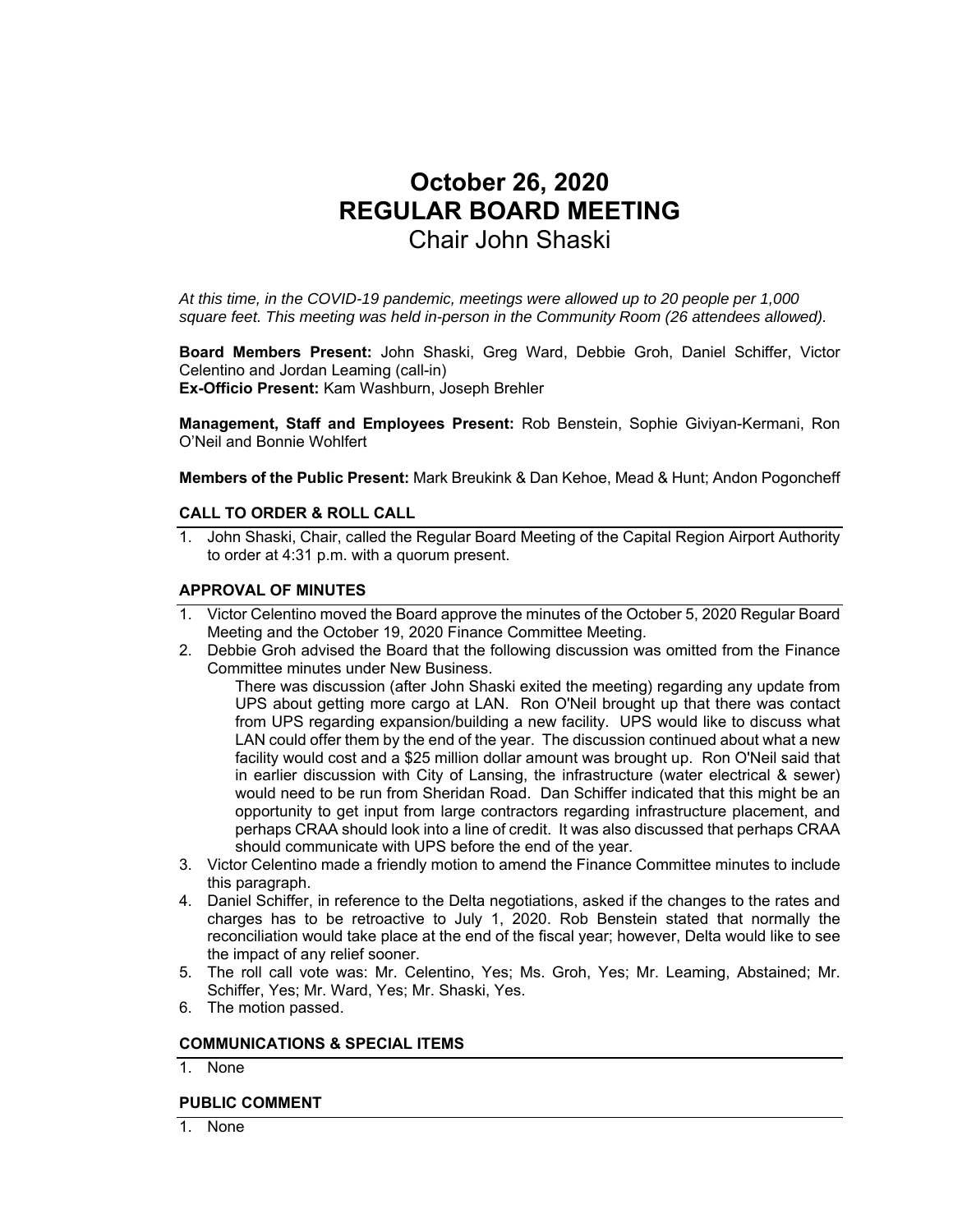#### **RECOMMENDATIONS FOR ACTION**

#### **#20-31 Approval of Concessionaire Termination Agreement**

- a. Dan Schiffer moved the Capital Region Airport Authority Board approve the Concessionaire Termination Agreement with EMA Enterprises and authorized the President – CEO or designee to sign all related documents on behalf of the Authority.
- b. Without a concessionaire, Victor Celentino asked what is going in. Rob Benstein stated we currently have vending machines available and plan to issue an RFI (Request for Information) to see if there is interest in operating the Brewport. We have also considered providing a Marketplace upstairs until traffic improves.
- c. Jordan Leaming questioned whether the committees should approve their own minutes and if this is the first time this termination agreement has come before the Board. Dan Schiffer indicated yes; this is the first time the termination agreement has come before the full Board. The Finance Committee discussed it and directed staff to work with our attorney to draft a termination agreement. Jordan stated that our committee activity may be straying and questioned if we are sidestepping the monthly Board meetings. Dan Schiffer indicated that the Finance Committee doesn't dictate or approve anything; we are advisory only. This resolution would have come before the Board anyway. Victor Celentino suggested determining what items should or should not be vetted by the committees. Jordan stated that he initially questioned whether the committees are formal committees or workgroups and was informed they are workgroups. If staff would have recommended this anyway, then okay. Jordan also questioned if we have charters for the committees. Dan Schiffer understood Jordan's concern and will review the bylaws. Joe Brehler added that Jordan has a valid concern. The Finance Committee does not have the authority to authorize staff to negotiate before the agreement comes before the Board.
- d. The roll call vote was: Mr. Celentino, Yes; Ms. Groh, Yes; Mr. Leaming, No; Mr. Schiffer, Yes; Mr. Ward, Yes; Mr. Shaski, Yes
- e. The motion passed (5 Yes 1 No)

#### **#20-32 Approval of Parking Lot Management Agreement**

- a. Debbie Groh moved the Capital Region Airport Authority Board authorize the President – CEO, or designee, to negotiate a Parking Lot Management Agreement with SP+ and sign all related documents on behalf of the Authority.
- b. The roll call vote was: Mr. Celentino, Yes; Ms. Groh, Yes; Mr. Leaming, Yes; Mr. Schiffer, Yes; Mr. Ward, Yes; Mr. Shaski, Yes.
- c. The motion passed unanimously.

#### **REPORTS**

#### **Sophie Giviyan-Kermani, Director of Finance & Accounting**

Presented financials for period ending August 30, 2020

#### **Robert Benstein, Interim President & CEO**

President Trump will be making a campaign stop at LAN tomorrow. An 80-minute long rally will be held at the Avflight hangar and is scheduled to start at 2:00 pm. As many as 10,000 people are expected to attend.

Mead & Hunt has been selected to provide engineering and design services to support LAN's 5 year Airport Capital Improvement Program (ACIP). The ACIP reflects projects funded through the Federal Aviation Administration's Airport Improvement Program. We have identified three projects to be completed over the five-year period:

- Rehabilitate Taxiway C
- Rehabilitate Terminal apron
- Rehabilitate Runway 10R-28L